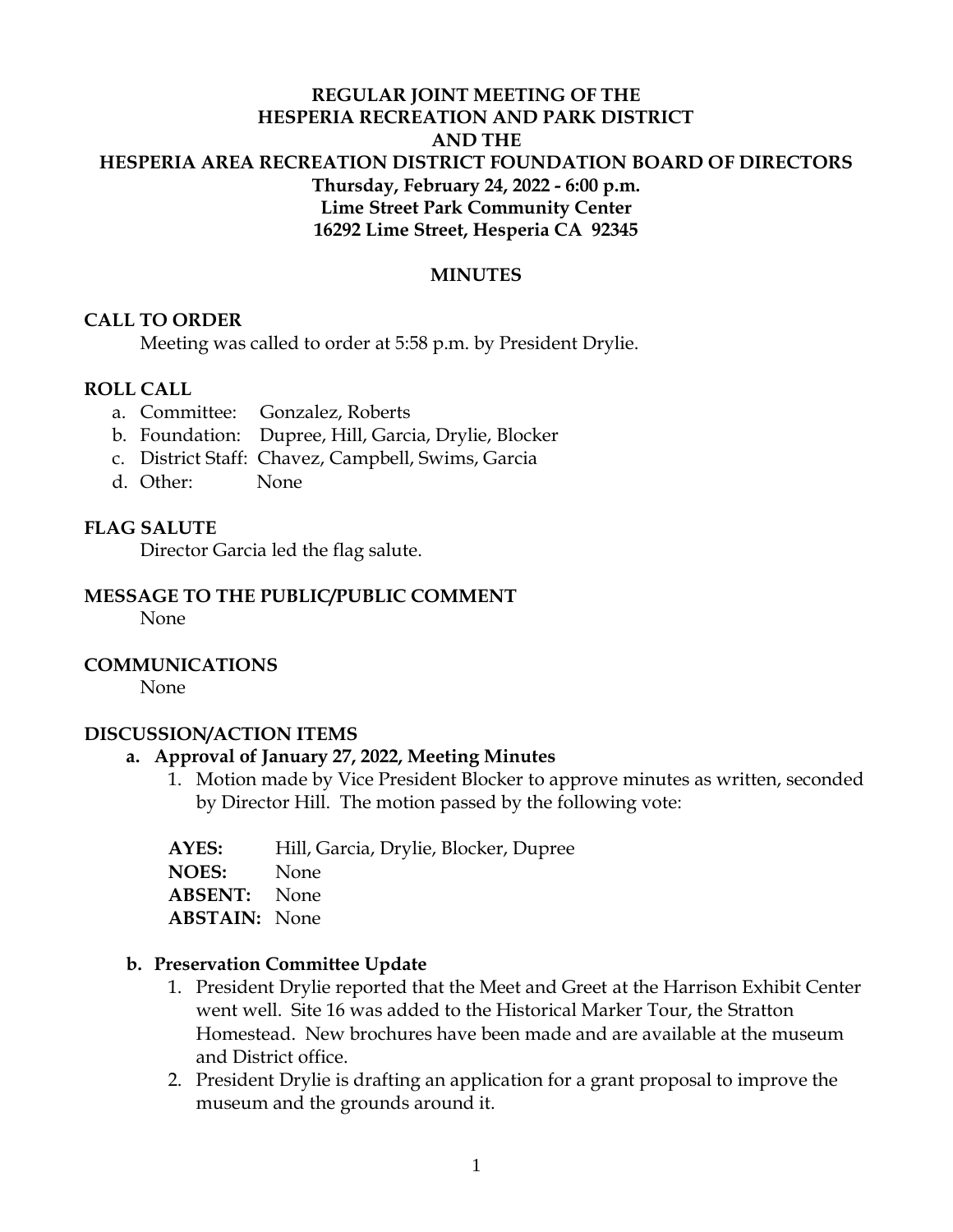- 3. The Hesperia Preservation Facebook group has around 3,000 followers and is going well.
- 4. Mr. Chavez expressed his appreciation for all of President Drylie's efforts.
- 5. Congressman Jay Obernolte sent his field representative to present a certificate commending the work at the museum. President Drylie is reaching out to his office and Assemblyman Smith's office for assistance in applying for the grant.

## **c. Ad-Hoc Fundraiser Committee Update**

1. Vice President Blocker updated the Board on the progress of the rodeo. He is working with Iris Gutierrez, High Desert Hispanic Chamber of Commerce, on the negotiation and programming details.

# **d. Rick Novack High School Scholarship Application Update and Submission Review**

- 1. Mr. Chavez informed the Board that we received a good amount of applications this year and presented the timeline, including interview dates.
- 2. Sarah Hauser, Sr. Staff Assistant, is to facilitate the process.

## **e. HARD Foundation By-Law Modifications**

- 1. Mr. Chavez relayed that the District Board of Directors has asked the HARD Foundation Board of Directors to come up with a new title for themselves.
- 2. The Committee discussed the reason it came about being to clarify HARD Foundation Directors from District Directors and any legal obligations of the use of titles.

It was moved by Vice President Blocker to leave it as is. Motion was not seconded.

It was moved by Vice President Blocker to shelve it for now until staff comes back with information. The motion was not seconded.

It was moved by Vice President Blocker to leave it the same, seconded by Director Garcia. The motion passed by the following vote:

| Blocker, Dupree, Hill, Garcia, Drylie |
|---------------------------------------|
| <b>NOES:</b> None                     |
| <b>ABSENT:</b> None                   |
| <b>ABSTAIN:</b> None                  |
|                                       |

- **f. Update the California Department of Alcoholic Beverage Control Licenses Held by the HARD Foundation to Reflect Changes to the Foundation Board/Corporation**
	- 1. Mr. Chavez advised the Board to hold off on the last three items until a future meeting. Item was tabled.
- **g. Approve the Removal of Lindsay Woods, Michael Limbaugh, Charlene Peters, and Jeanne Helsley from the California Department of ABC License #47-323896 and #20-252169**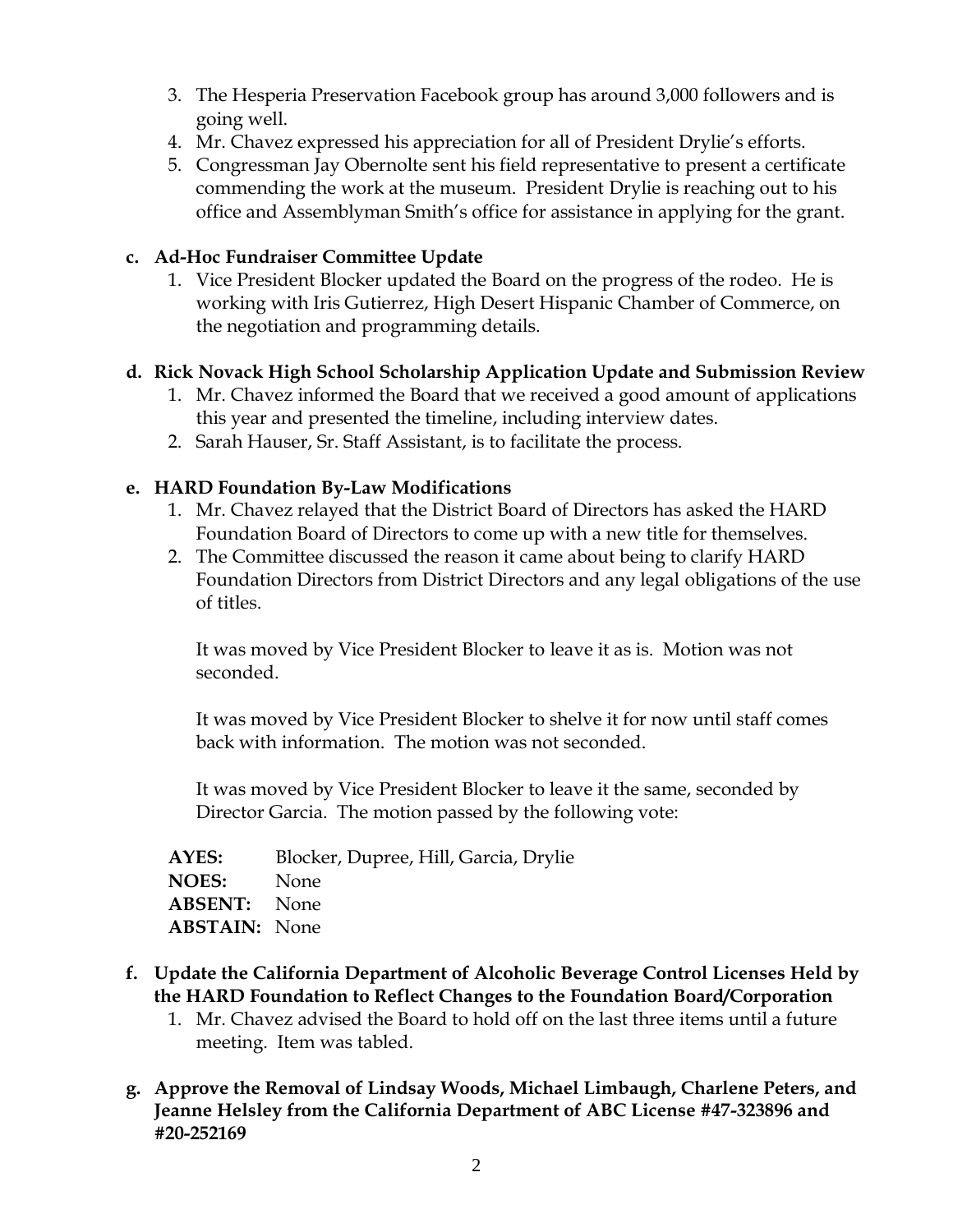- 1. Item was tabled.
- **h. Approval to Add Nicolas Chavez Gomez, Secretary, James Blocker, Director, and Daniel Garcia, Director, to the California Department of ABC License #47-323896 and #20-252169**
	- 1. Item was tabled.

## **DISTRICT FOUNDATION COMMITTEE**

- a. District Board Report
	- 1. Director Gonzalez reported on the February 9 District Board of Directors regular meeting including representatives from AYSO speaking, the recognition of T-Mobile and their contribution to District events, the 2021 Fiscal Year Audit, and the passing of the Ordinance to increase the District Board of Director's meeting stipend.
- b. Comments
	- 1. Mr. Chavez further highlighted the allocation of COVID funds, Hercules Roof Bid, the LMD Tour, and that the District is moving forward with transcription services for verbatim minutes for District Board meetings.
	- 2. Director Dupree inquired about the comparison of the District Board member's stipend to other similar districts and expressed concern for how the increase is seen by staff and the effect on morale, also to the community at large.

## **STAFF REPORTS**

- a. Programs/Events/Activities Handouts
	- 1. Mr. Chavez highlighted the staff reports included in the packet, rental reservations, the 2022 Christmas Tree Lighting Ceremony, and funding for events.
- b. Comments
	- 1. Vice President Blocker inquired on the amount of funding needed for the events.
	- 2. President Drylie inquired on the depth of Hesperia Lake, as there were docks and boats on it in the 1950's.
	- 3. Director Hill asked about the upcoming High Desert Pirate Renaissance Faire.

## **FOUNDATION PRESIDENT'S COMMENTS**

a. President Drylie thanked the maintenance crew for the new back door at the Harrison Exhibit Center. He's very pleased. He'll be installing the new placard at the museum. The first geocache is up at the museum as well and already has had visitors.

## **FOUNDATION DIRECTORS' COMMENTS**

a. Director Garcia expressed that he's done some community outreach and inquired about liability on more extreme or high-risk events. He'd like to bring more exciting events to Hesperia and is compiling ideas.